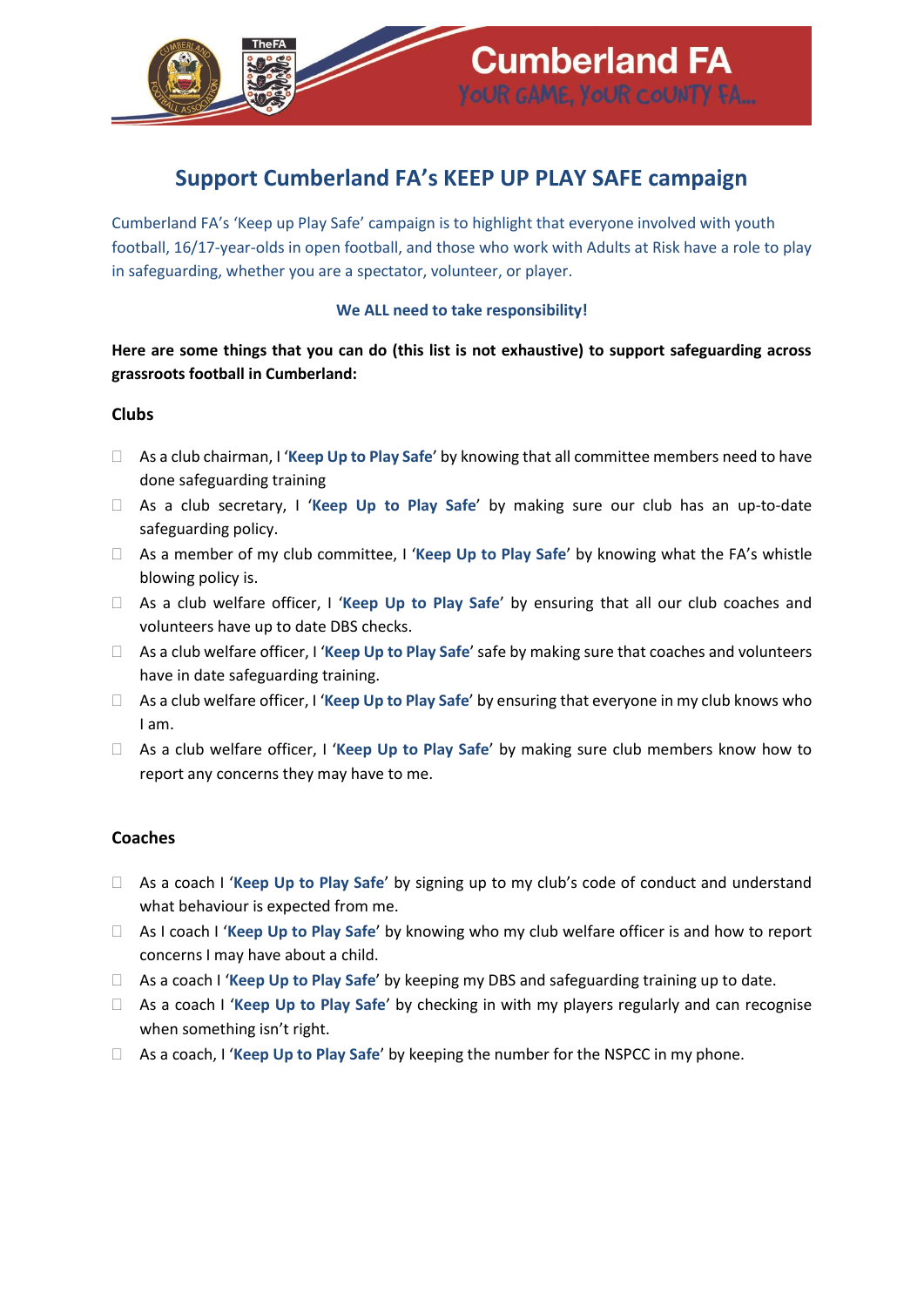

## **Support Cumberland FA's KEEP UP PLAY SAFE campaign**

#### **League Welfare Officer**

 As a League Welfare Officer, I '**Keep Up to Play Safe**' by ensuring the clubs in my league know who I am and how to contact me with concerns.

#### **Parents / Carers**

- As a parent, I '**Keep Up to Play Safe**' by knowing that we all need to take responsibility for safeguarding.
- As a parent, I '**Keep Up to Play Safe**' by knowing who my child coach is, and that they are DBS checked.
- As a parent, I '**Keep Up to Play Safe**' by knowing who my club welfare officer is and how to contact them if I have any concerns.
- As a parent, I '**Keep Up to Play Safe**' by signing up to my club's code of conduct and understand what type of behaviour is expected from me.
- As a parent, I '**Keep Up to Play Safe**' by reading my clubs safeguarding policy.
- As a parent, I '**Keep Up to Play Safe**' by encouraging my child to talk to me about any concerns they may have at football.
- As a parent, I '**Keep Up to Play Safe**' by knowing what poor practice looks like and how to report it.
- As a parent, I '**Keep Up to Play Safe**' by knowing that I can contact the NSPCC for general advice.

#### **Players (u8 to and including U14 and to include disability teams)**

- □ **I 'Keep Up to Play Safe'** by knowing that football should be fun
- I '**Keep Up to Play Safe**' by knowing that I should always feel safe when I play football
- I '**Keep Up to Play Safe**' by knowing that if a coaches behaviour makes me feel uncomfortable or worried that I need to tell someone
- I '**Keep Up to Play Safe**' by knowing that I have signed up to my club's players code of conduct
- I '**Keep Up to Play Safe**' by knowing what behaviour is expected from me at training and matches
- We need you all to '**Keep Up to Play Safe**' to help make sure that we can play the game we love in a fun and safe environment